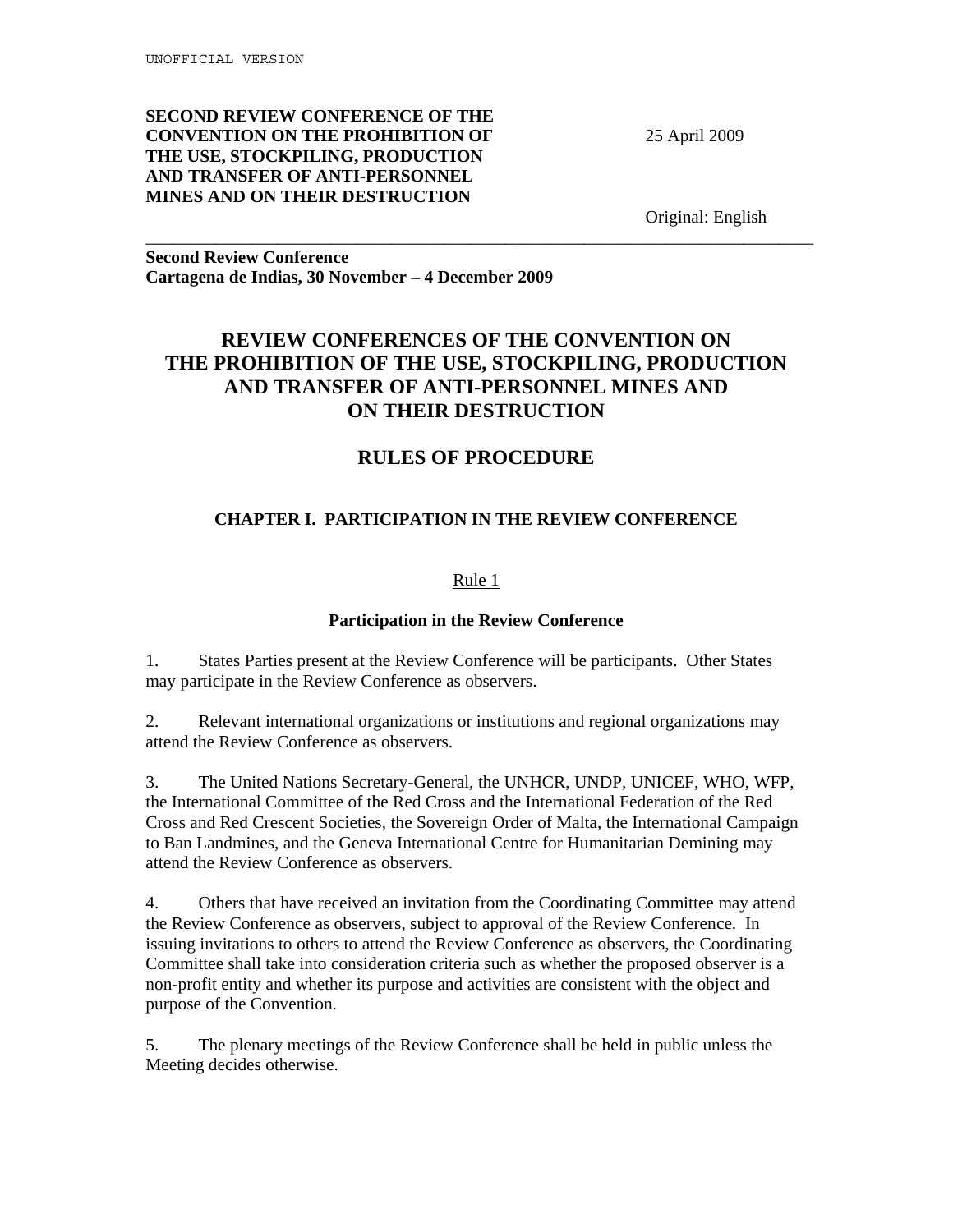### **CHAPTER II. REPRESENTATION**

#### Rule 2

#### **Designation of delegations**

Each State or organization participating in the Review Conference shall designate a head of delegation and such other representatives, alternate representatives and advisers as may be required.

#### Rule 3

#### **Alternates and advisers**

An alternate representative or an adviser may act as a representative upon designation by the head of delegation.

#### Rule 4

#### **Submission of delegation information**

The names of representatives and of alternate representatives and advisers that 48 hours before the opening of the Review Conference have not been submitted to the United Nations High Representative for Disarmament Affairs shall be submitted to the Executive Secretary of the Review Conference if possible not later than 24 hours after the opening of the Meeting. Any later change in the composition of delegations shall also be submitted to the Executive Secretary.

### **CHAPTER III. OFFICERS**

#### Rule 5

#### **Elections**

The Review Conference shall elect a President and eight Vice-Presidents. The Review Conference may also elect such other officers as it deems necessary for the performance of its functions.

#### Rule 6

#### **General powers of the President**

1. In addition to exercising the powers conferred upon him or her elsewhere by these rules, the President shall preside at the plenary meetings of the Review Conference, declare the opening and closing of each meeting, direct the discussion, ensure observance of these rules, accord the right to speak, put questions to the vote and announce decisions. The President shall rule on points of order and, subject to these rules, have complete control of the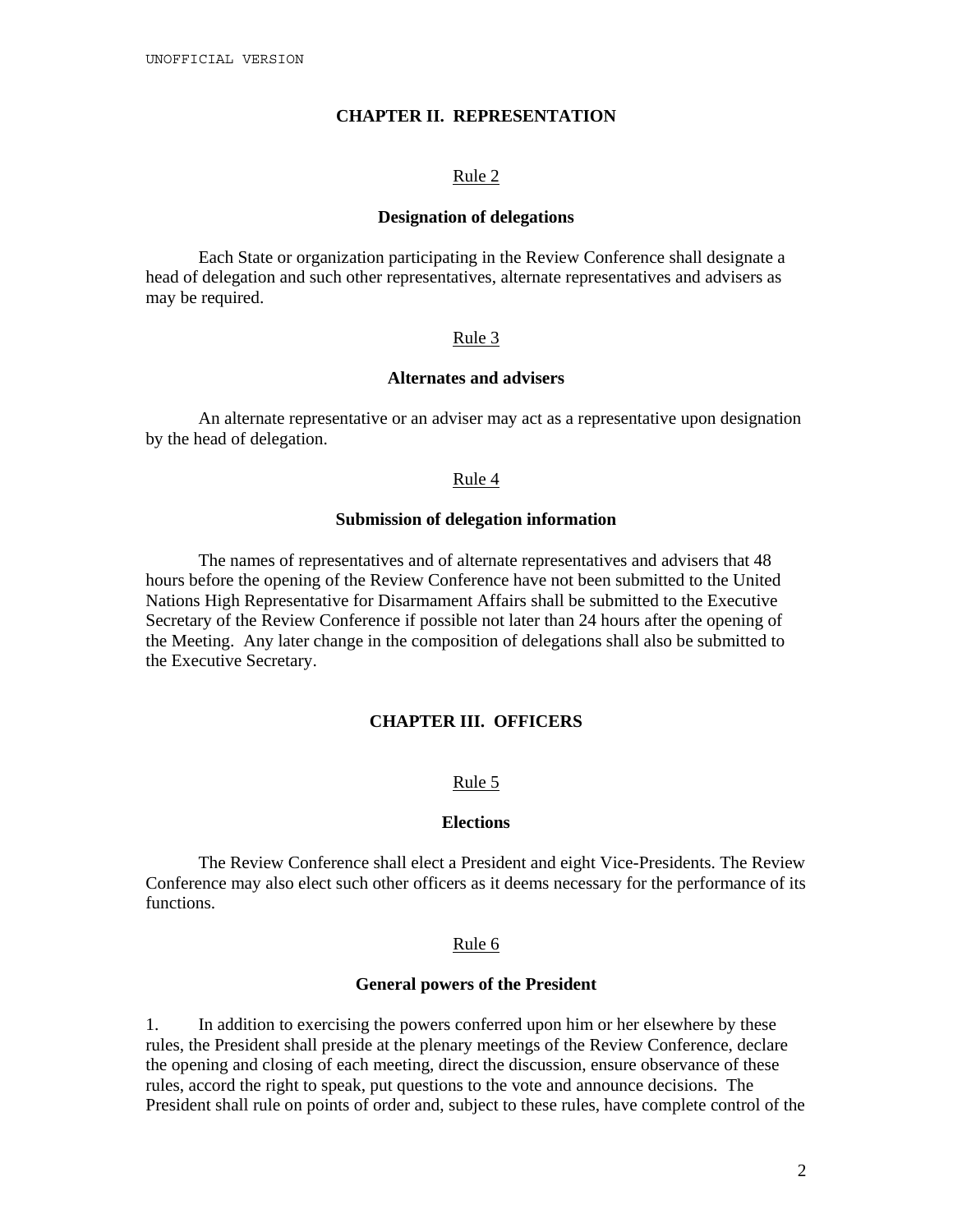proceedings and over the maintenance of order. The President may propose to the Review Conference the closure of the list of speakers, a limitation on the time to be allowed to speakers and on the number of times each representative may speak on a question, the adjournment or the closure of the debate and the suspension or the adjournment of a meeting.

2. The President, in the exercise of his or her functions, remains under the authority of the Review Conference.

### Rule 7

### **Acting President**

1. If the President finds it necessary to be absent from a meeting or any part thereof, he or she shall designate a Vice-President to take his or her place.

2. A Vice-President acting as President shall have the powers and duties of the President.

### Rule 8

### **Replacement of the President**

If the President is unable to perform his or her functions, a new President shall be elected.

### Rule 9

### **The President shall not vote**

The President, or a Vice-President acting as President, shall not vote in the Review Conference, but shall designate another member of his delegation to vote in his or her place.

## **CHAPTER IV. SECRETARIAT OF THE REVIEW CONFERENCE**

### Rule 10

#### **Duties of the Secretary-General and of the Secretariat**

1. The Secretary General, designated by States Parties, shall act in that capacity in all meetings. He or she may designate another representative or official to replace him or her in case of absence.

2. The Secretary-General shall ensure that logistical preparations are undertaken and generally provide support that the States Parties may require.

3. States Parties may request the Secretary-General of the United Nations to appoint an official to act as Executive Secretary of the Review Conference. He or she may designate another member of the Secretariat to replace him or her in case of absence.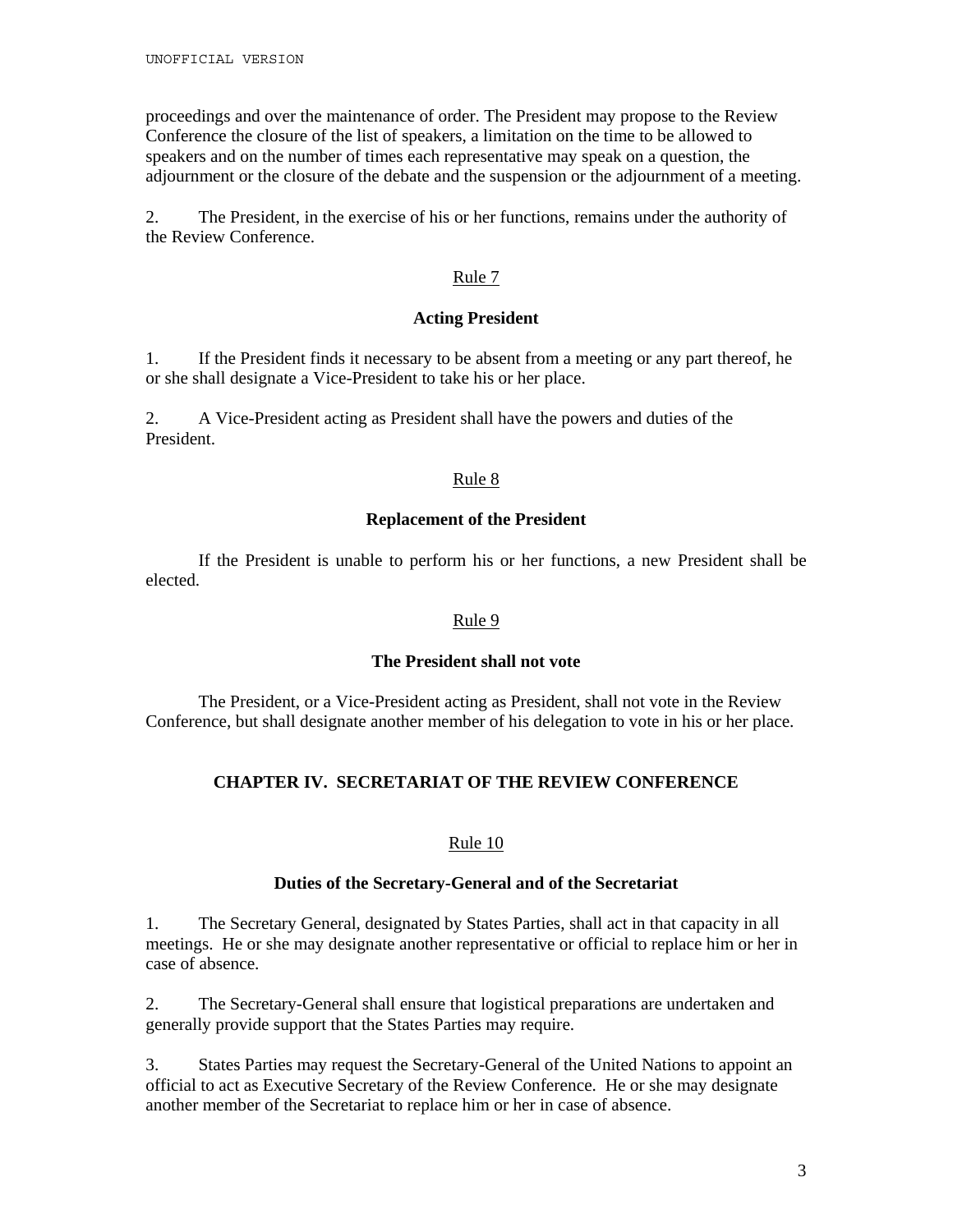4. The Executive Secretary shall provide and direct the staff required by the Review Conference and its committees. The Secretariat shall make all arrangements relating to meetings and provide necessary conference services as required by the States Parties, the President and the Secretary-General.

## **CHAPTER V. DECISION-MAKING**

## Rule 11

### **Promotion of general agreement**

The Review Conference shall make every effort to reach general agreement on matters of substance.

### Rule 12

### **Voting rights**

Each State Party participating at the Review Conference shall have one vote.

### Rule 13

#### **Quorum**

 The presence of representatives of fifty of the participating States Parties shall be required for any decision to be taken.

### Rule 14

### **Majority required**

1. Decisions of the Review Conference on all matters of substance shall be taken by a two-thirds majority of the representatives of States Parties present and voting.

2. Decisions of the Review Conference on matters of procedure shall be taken by a majority of the representatives of States Parties present and voting.

3. If the question arises whether a matter is one of procedure or of substance, the President of the Review Conference shall rule on the question. An appeal against this ruling shall be put to the vote immediately and the President's ruling shall stand unless overruled by a majority of the representatives of States Parties present and voting.

## Rule 15

### **Special procedures**

Decisions concerning destruction of anti-personnel mines in mined areas in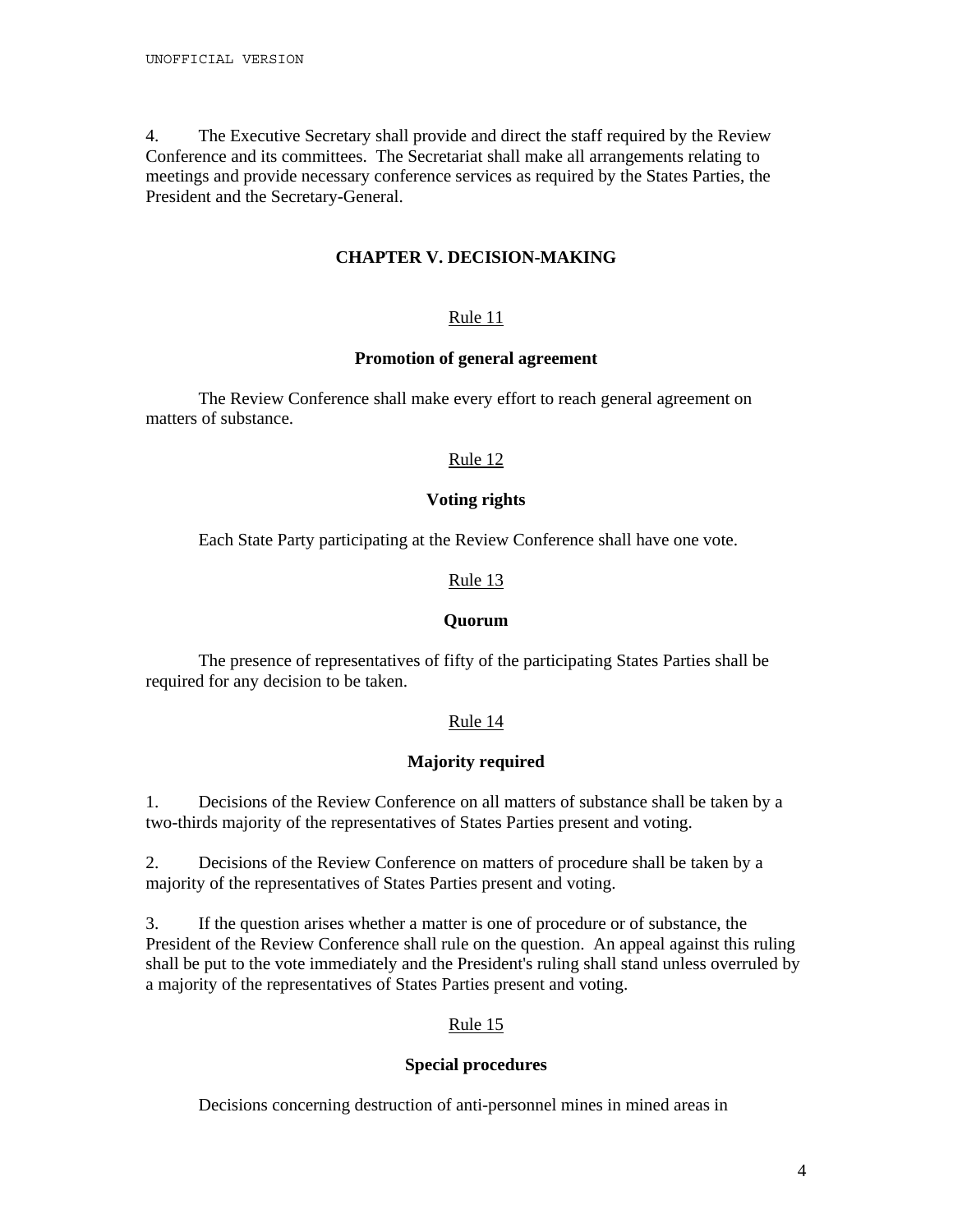accordance with Article 5 of the Convention shall be made according to the provisions of this Article.

#### Rule 16

#### **Meaning of the expression "representatives of States Parties present and voting"**

For the purpose of these rules, the phrase "representatives of States Parties present and voting" means representatives of States Parties present and casting an affirmative or negative vote. Representatives who abstain from voting shall be considered as not voting.

#### Rule 17

#### **Method of voting**

The Review Conference shall normally vote by show of hands or by standing, but any representative may request a roll-call. The roll-call shall be taken in the English alphabetical order of the names of the States participating in the Review Conference, beginning with the delegation whose name is drawn by lot by the President.

#### Rule 18

### **Conduct during voting**

The President shall announce the commencement of voting, after which no representative shall be permitted to intervene until the result of the vote has been announced, except on a point of order in connection with the process of voting.

#### Rule 19

#### **Explanation of vote**

The President may permit representatives to explain their votes. The President may limit the time to be allowed for such explanations.

### Rule 20

### **Elections**

All elections shall be held by secret ballot unless, in the absence of any objection, the Review Conference decides to proceed without taking a vote on an agreed candidate.

#### Rule 21

1. If, when one person or one delegation is to be elected, no candidate obtains in the first ballot a majority of the representatives present and voting, a second ballot restricted to the two candidates obtaining the largest number of votes shall be taken. If in the second ballot the votes are equally divided, the President shall decide between the candidates by drawing lots.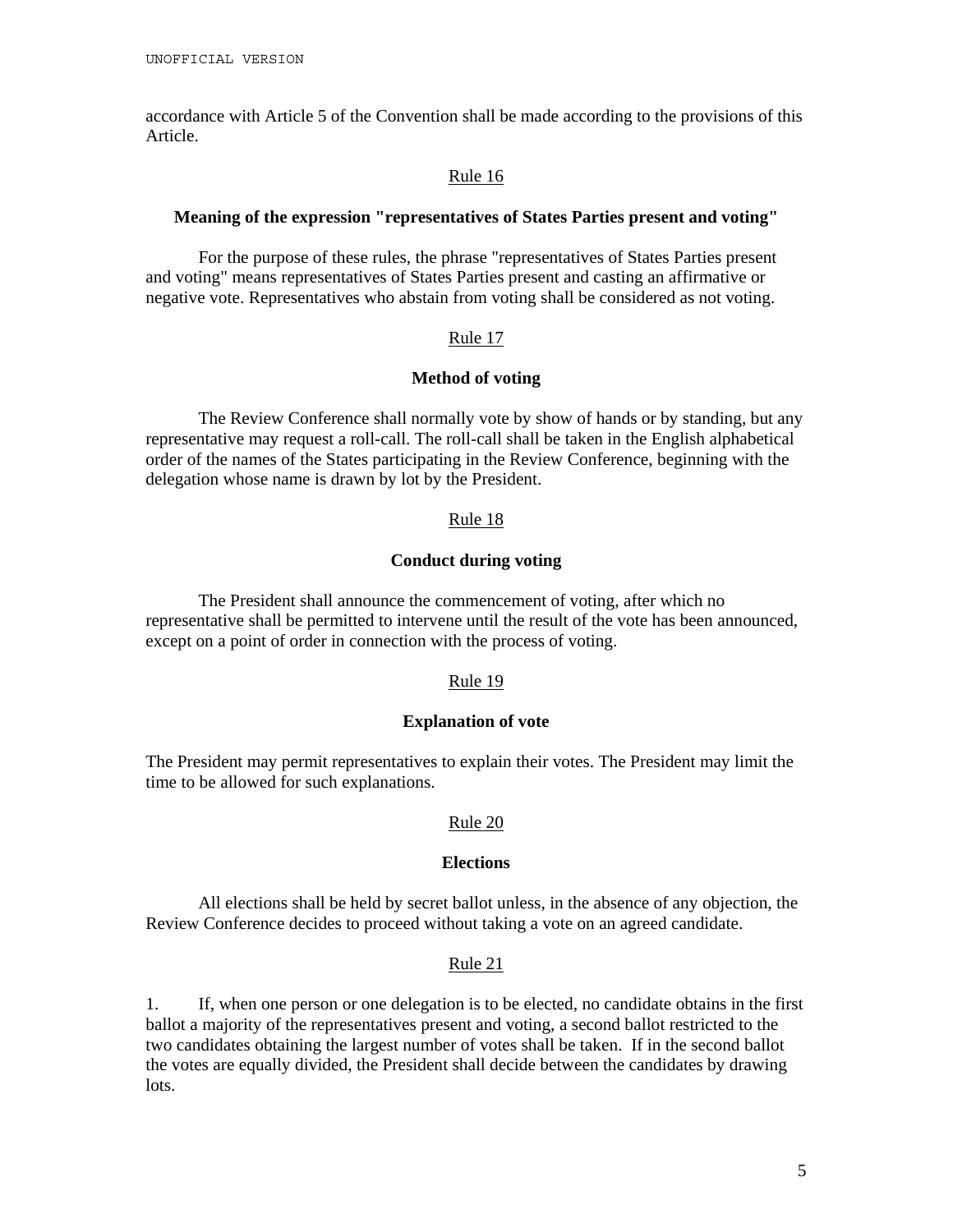2. In the case of a tie in the first ballot among three or more candidates obtaining the largest number of votes, a second ballot shall be held. If a tie results among more than two candidates, the number shall be reduced to two by lot and the balloting, restricted to them, shall continue in accordance with the preceding paragraph.

#### Rule 22

When two or more elective places are to be filled at one time under the same conditions, those candidates, not exceeding the number of such places, obtaining in the first ballot a majority of the representatives present and voting shall be elected. If the number of candidates obtaining such majority is less than the number of persons or delegations to be elected, there shall be additional ballots to fill the remaining places, the voting being restricted to the candidates obtaining the greatest number of votes in the previous ballot, to a number not more than twice the places remaining to be filled; provided that, after the third inconclusive ballot, votes may be cast for any eligible person or delegation. If three such unrestricted ballots are inconclusive, the next three ballots shall be restricted to the candidates who obtained the greatest number of votes in the third of the unrestricted ballots, to a number not more than twice the places remaining to be filled, and the following three ballots thereafter shall be unrestricted, and so on until all the places have been filled.

### Rule 23

### **Equally divided votes**

If a vote is equally divided on matters other than elections, the proposal, amendment or motion shall be regarded as rejected.

#### Rule 24

### **General rights of observers**

Observers:

- (a) May not participate in decision-making;
- (b) May not make any procedural motion or request, raise points of order or appeal against a ruling of the President.

### **CHAPTER VI. CONDUCT OF BUSINESS**

#### Rule 25

### **Speeches**

 No one may address the Review Conference without having previously obtained the permission of the President. Subject to rules 26, and 29 to 31, the President shall call upon speakers in the order in which they signify their desire to speak. The Secretariat shall be in charge of drawing up a list of such speakers. The President may call a speaker to order if his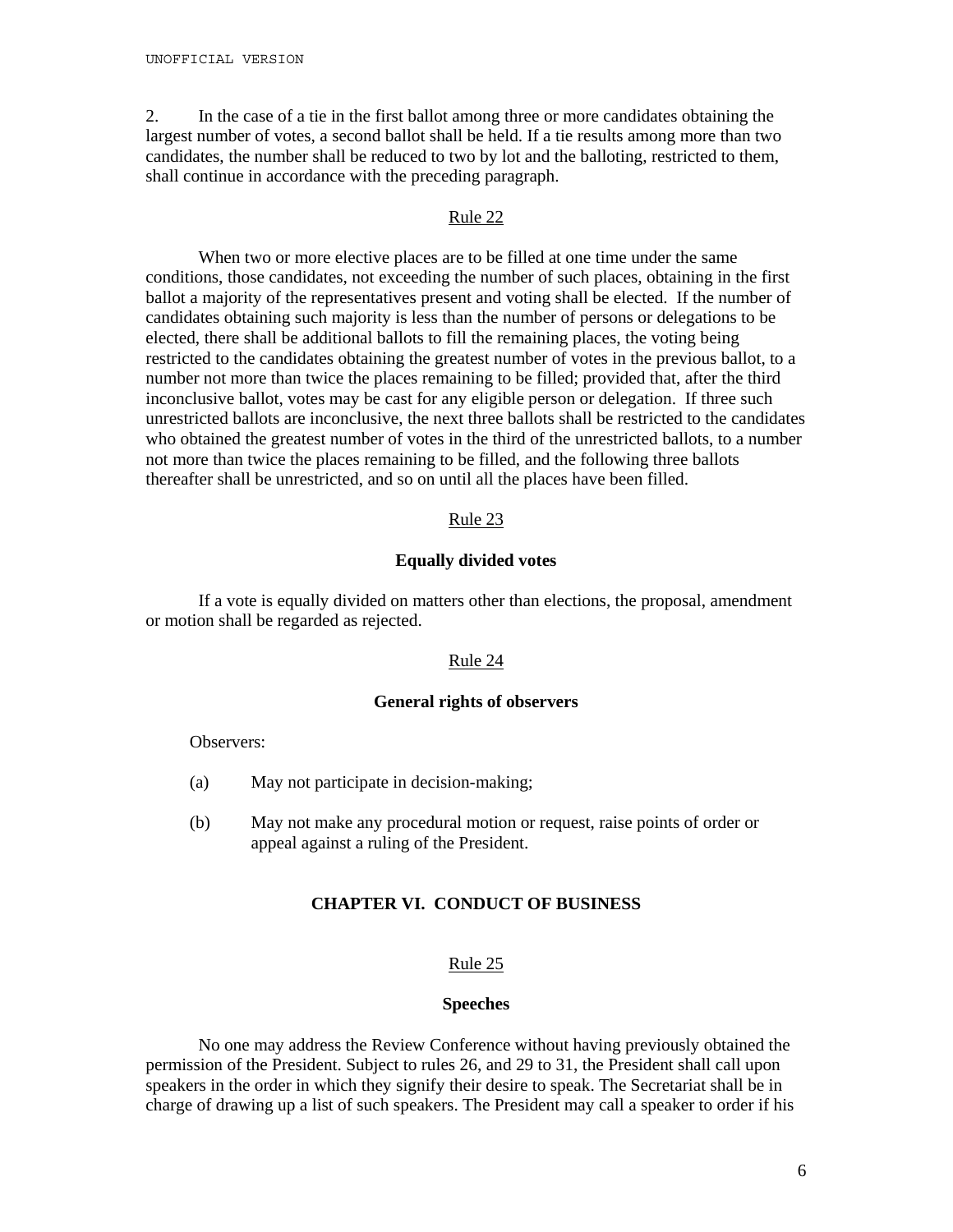remarks are not relevant to the subject under discussion.

#### Rule 26

#### **Points of order**

During the discussion of any matter, a representative may at any time raise a point of order, which shall be decided immediately by the President in accordance with these rules. A representative may appeal against the ruling of the President. The appeal shall be put to the vote immediately, and the President's ruling shall stand unless overruled by a majority of the representatives present and voting. A representative may not, in raising a point of order, speak on the substance of the matter under discussion.

#### Rule 27

### **Closing of list of speakers**

During the course of a debate the President may announce the list of speakers and, with the consent of the Review Conference, declare the list closed.

#### Rule 28

### **Right of reply**

The right of reply may be accorded by the President to any representative if a speech delivered after the list of speakers has been closed makes this desirable.

#### Rule 29

### **Adjournment of debate**

During the discussion of any matter, a representative may move the adjournment of the debate on the question under discussion. In addition to the proposer of the motion, two representatives may speak in favour of, and two against, the motion, after which the motion shall be immediately put to the vote. The President may limit the time to be allowed to speakers under this rule.

#### Rule 30

### **Closure of debate**

A representative may at any time move the closure of the debate on the question under discussion, whether or not any other representative has signified his wish to speak. Permission to speak on the closure of the debate shall be accorded only to two speakers opposing the closure, after which the motion shall be immediately put to the vote. The President may limit the time to be allowed to speakers under this rule.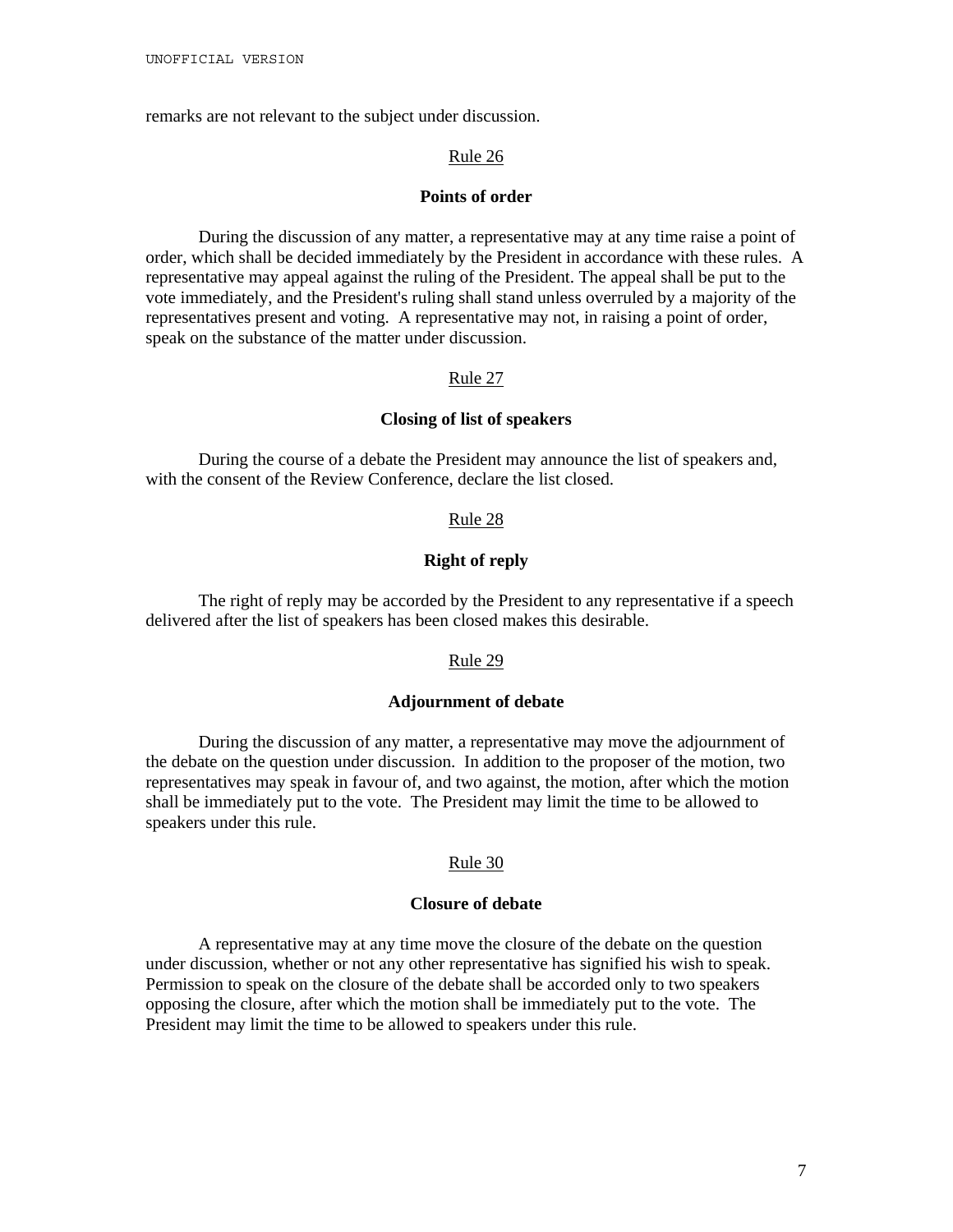#### Rule 31

#### **Suspension or adjournment of the meeting**

During the discussion of any matter, a representative may move the suspension or the adjournment of the meeting. Such motions shall not be debated, but shall be immediately put to the vote.

### Rule 32

### **Order of motions**

Subject to rule 26, the motions indicated below shall have precedence in the following order over all proposals or other motions before the meeting:

- (i) To suspend the meeting;
- (ii) To adjourn the meeting;
- (iii) To adjourn the debate on the question under discussion;
- (iv) To close the debate on the question under discussion.

### Rule 33

#### **Competence of the Review Conference**

 The Review Conference may address any matter with regard to the implementation of the Convention on the Prohibition of the Use, Stockpiling, Production and Transfer of Anti-Personnel Mines and on Their Destruction in accordance with Article 12 of the Convention.

#### Rule 34

#### **Decisions on competence**

Subject to rule 26, any motion calling for a decision on the competence of the Review Conference to discuss any matter or to adopt a proposal or an amendment submitted to it shall be put to the vote before the matter is discussed or a vote is taken on the proposal or amendment in question.

## **CHAPTER VII. SUBORDINATE BODIES**

### Rule 35

#### **Subordinate bodies**

The Review Conference may establish committees, working groups or other subordinate bodies as appropriate.